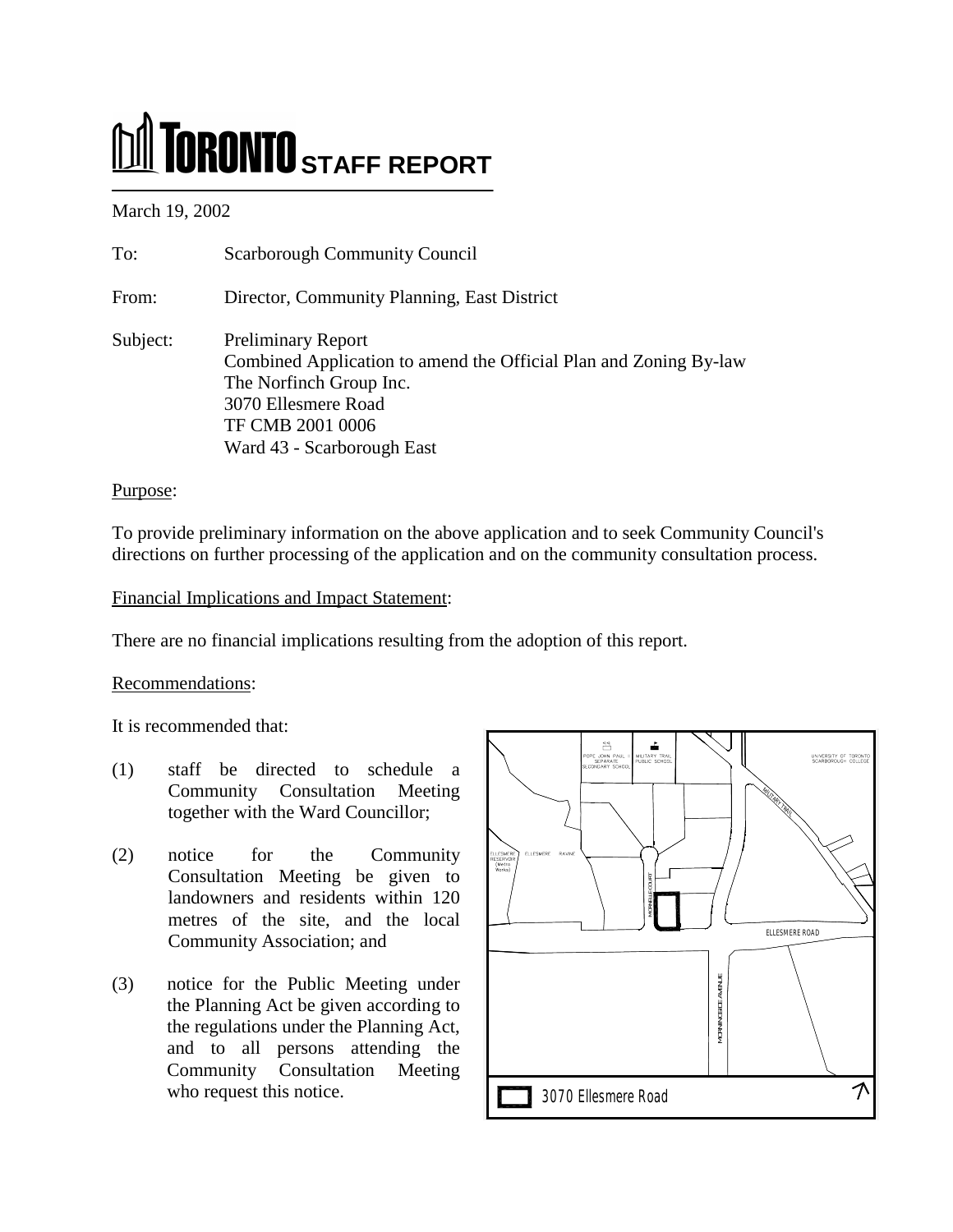#### Comments:

# Proposal

The Norfinch Group Inc. is seeking amendments to the Official Plan and Zoning By-law to construct a 78-unit condominium apartment complex, consisting of three buildings oriented around a central courtyard for visitor parking (Attachment No. 1). The top three floors of each building would contain the residential units, with the ground floor limited to surface parking, lobbies, service functions and recreation rooms. The units would all contain two bedrooms, which would range in size from approximately 68.3 square metres (735 square feet) to 85.6 square metres (920 square feet).

Vehicular access to the site is proposed from existing drives off Mornelle Court and Ellesmere Road. Parking is proposed to be provided at a rate of 1 space per unit, with an additional visitor component of approximately 0.31 spaces per unit, for a total supply of 102 spaces.

## Site Description

The 0.53 hectare, rectangular site is located on the northeast corner of Ellesmere Road and Mornelle Court. A 3-storey commercial building is situated towards the centre of the site, with surface parking to the front and rear of the building. The site slopes from north to south with landscaping generally limited to the easterly and westerly perimeters of the property.

To the east of the site, and also zoned Highway Commercial (HC), is a Petro Canada service station facility which contains fuel pumps, a supershop, car wash, and an A&W drive-through. Further to the east, across Morningside Avenue, construction is just beginning on the new Centennial College Campus. The east branch of the Highland Creek and associated valley system is located to the south of the site, on the opposite side of Ellesmere Road.

A 16-storey, condominium apartment project is located on the west side of Mornelle Court. A mix of apartment and townhouse units, oriented towards Morningside Avenue, but having vehicular access from Mornelle Court, are located to the north of the applicant's lands. The lands with frontage on Mornelle Court are all zoned Apartment Residential (A).

## Official Plan

The site is designated Highway Commercial Uses in the Official Plan, and uses within this designation generally consist of commercial facilities serving the travelling public, such as service stations, automotive service centres, restaurants, hotels and motels.

The site also falls within the boundaries of an Environmental Impact Zone (E.I.Z.) and is a designated Waste Disposal Site. Within the Environmental Impact Zone (E.I.Z.) no buildings or structures including swimming pools, parking areas and underground parking structures, shall be permitted unless Council is satisfied, through the completion of adequate studies, that the natural environment can adequately be protected. In addition, no building or structures shall be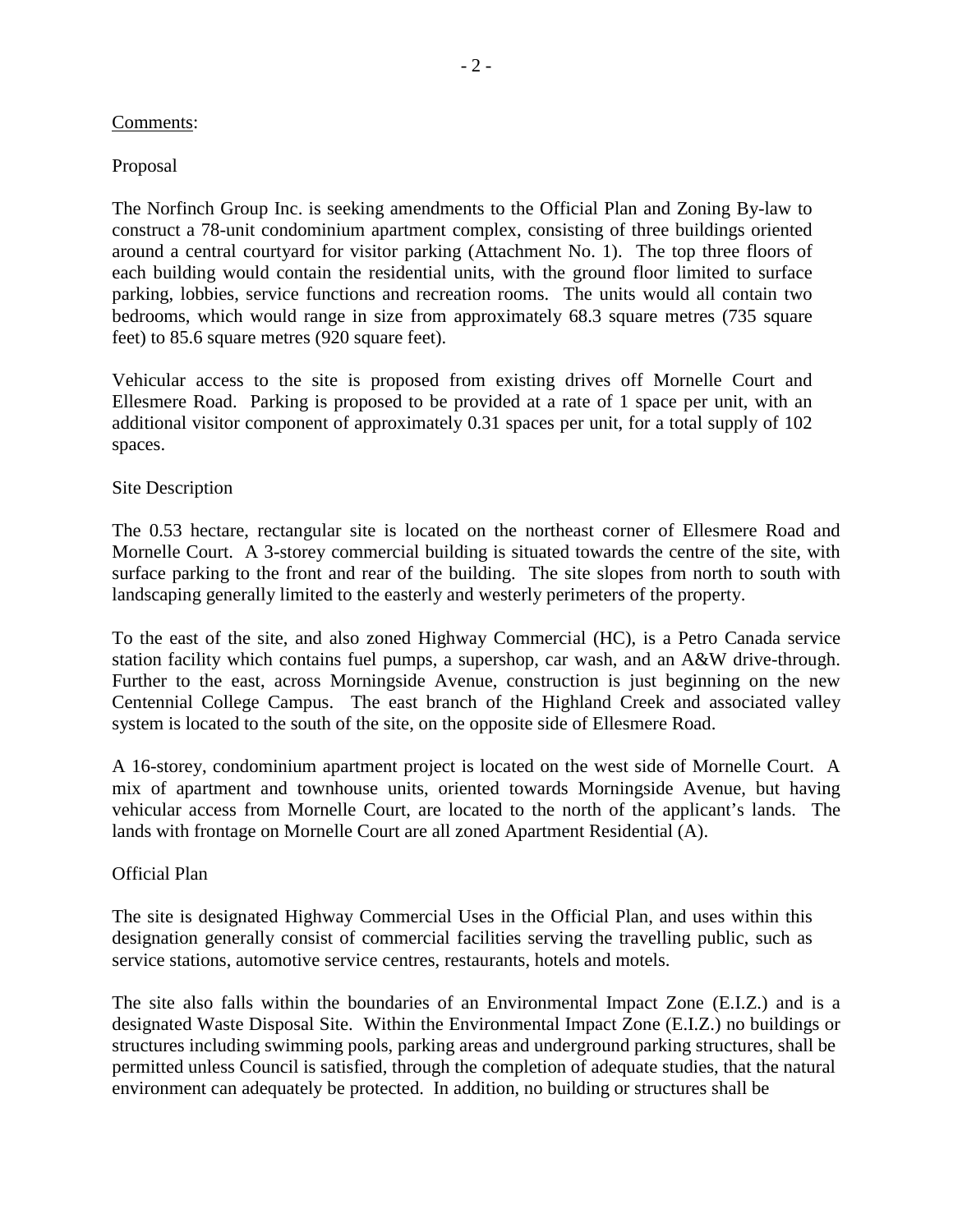permitted on land having inherent environmental hazards, such as flood or erosion susceptibility, or other physical conditions severe enough to cause property damage and/or loss of life if developed.

Development of land within the area of former Waste Disposal Sites shall have regard to the potentially hazardous effects of those operations pertaining to soil contamination, vermin infestation, odours, and problems associated with methane gas generation and migration. The Plan stipulates that studies must be undertaken to ensure development can take place without creating undue risk.

The Zoning By-law identifies the site as being in an area of Ravine Protection. The Official Plan polices for Ravine Protection specify that development within, or abutting a ravine or watercourse shall have regard for the natural environment with respect to such matters as storm water drainage, vegetation and setbacks from top-of-bank. Prior to any development, the proponent must provide studies dealing with grading, tree removal and soil stability to the satisfaction of the appropriate agencies.

# Zoning

The site is zoned Highway Commercial (HC), subject to various performance standards dealing with minimum building, side and rear yard setbacks, and gross floor area. Uses on the site are limited to business and professional offices, banks, pharmacies, and marketplace signs.

## Site Plan Control

The lands are subject to Site Plan Control and a site plan submission has been filed. As noted, the site is subject to ravine protection and issues of tree preservation will be evaluated within the context of the Site Plan Control application.

## Reasons for the Application

In order to introduce a residential permission at this location, relief is required to the Highway Commercial Uses designation of the Official Plan and the Highway Commercial (HC) zoning.

#### Issues to be Resolved

Given the Waste Disposal Site designation in the Official Plan, and the site's location within an Environmental Impact Zone, the appropriateness of introducing a residential permission at this location must be addressed. In this regard, the applicant has been advised that changes to the present structure (which was designed to create a buffer between the landfill and the occupied space of the building) or redevelopment of the lands as presently proposed, need to address Ministry of the Environment Guidelines pertaining to Land Use and Compatibility and Land Use On or Near Landfills and Dumps. Soils and ground water assessments are also required in accordance with the Ministry's Guidelines for use at contaminated sites in Ontario. Accordingly, a full Environmental Assessment report and a Risk Assessment report have been requested by Works and Emergency Services staff.